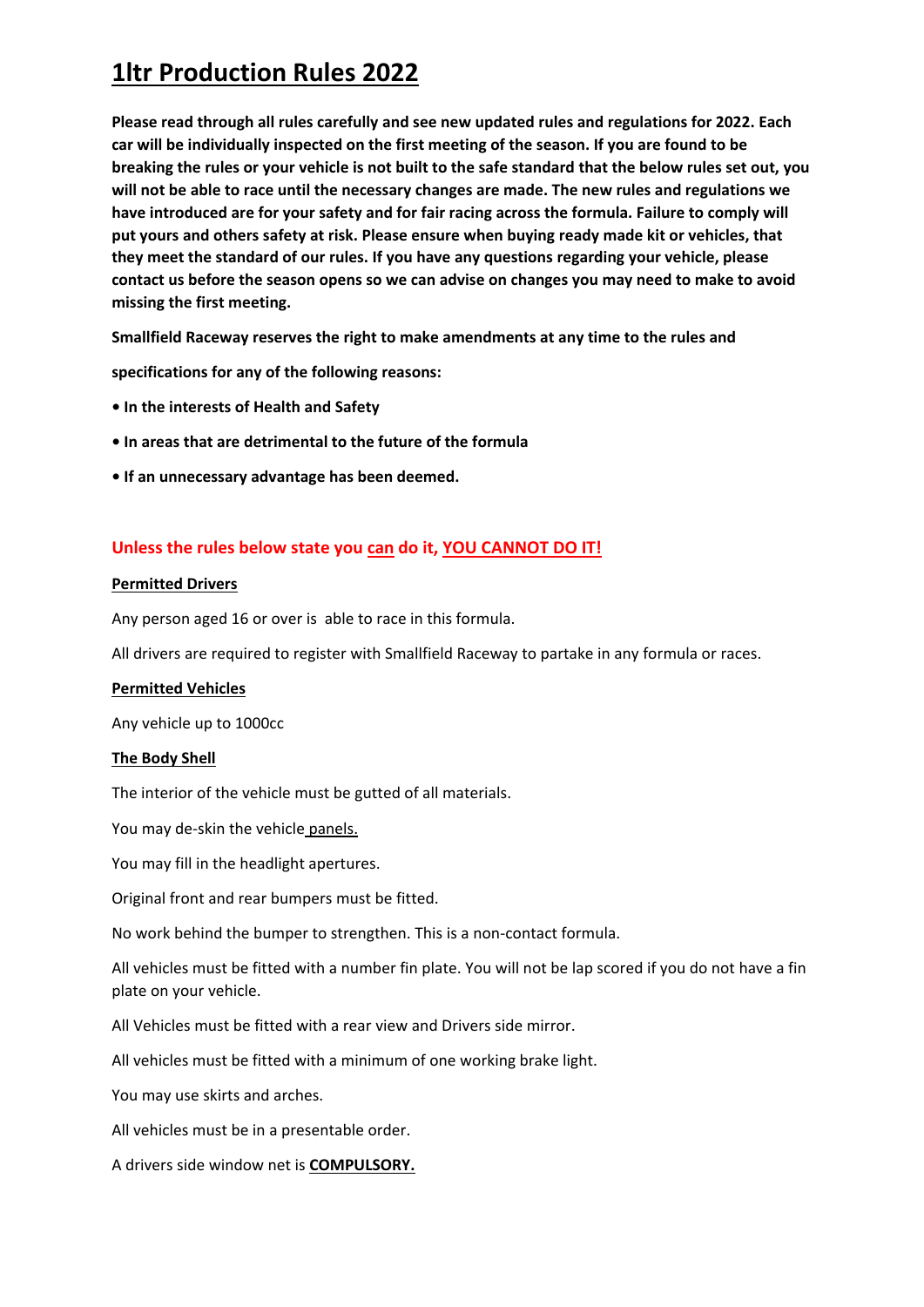### **Engine**

1000cc only.

The engine, gearbox and final drive must be standard to the vehicle.

No engine swaps. No conversions to engines. No changing of injectors No removing rev limiters Locked Diffs are permitted Original ECU's Only, aftermarket ECU's are NOT permitted. Exhaust must be original to engine in the vehicle. (Example: a coil-pack engine must be fitted with a coil-pack Exhaust and a Distributor engine must be fitted with Distributor Exhaust.) All cars must run on a radiator in original position. NO HEADER TANKS. Exhaust must have a minimum of one silencer. All cars must be fitted with a cut-off switch accessible from outside of the vehicle. The ignition system must remain standard. No aftermarket ignition systems permitted. No decking the block. (Skimming)

#### **Fuel and Batteries**

All fuel and electric cables must run inside the car. All fuel lines must have minimum joints.

2-gallon fuel tank maximum to be fitted inside vehicle and separated by a box or fire wall from the driver.

Fuel tank must be steel or aluminium.

A one way valve must be used.

A fuel cut off switch must be fitted and easily accessed by the driver.

No motor bike tanks, gas bottle or fire extinguishers to be used as petrol tanks

Battery covered and securely fastened inside the car located behind the driver.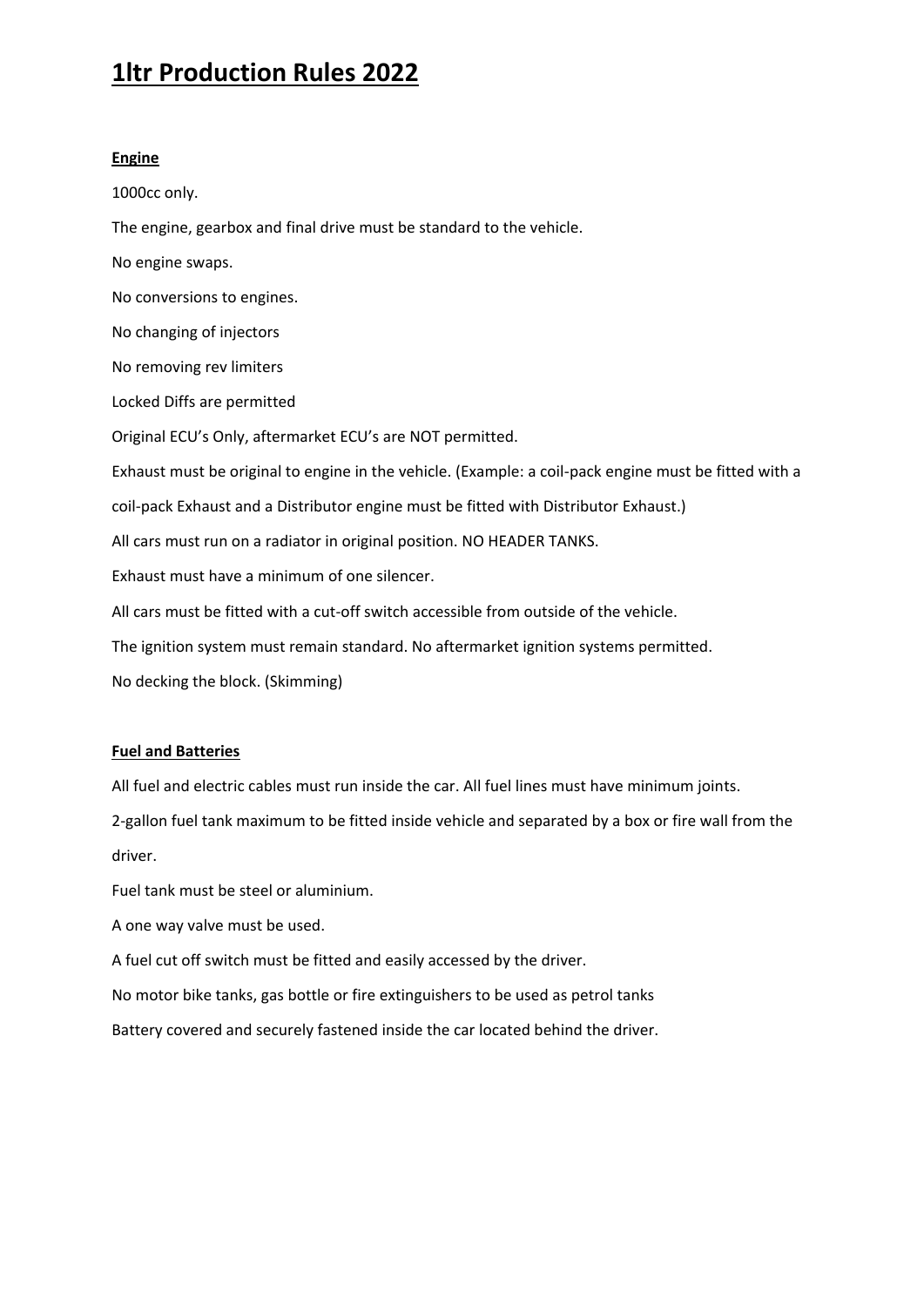### **Roll Cage and Camber**

All Cars must be fitted with a full 6 point roll cage. The cage must consist of a minimum of:

- 1. A main hoop over the A pillars.
- 2. A main hoop over the B pillars.
- 3. Three roof bars connecting A and B Pillar hoops.
- 4. A bulkhead bar connecting A pillar to A pillar.
- 5. A cross bar at shoulder height of the driver.
- 6. The main hoops must be welded to a minimum of 3mm thick boxes, 100mm square to he floor and sill or to a piece of tube on top of the sill, with a minimum of 2.5mm thickness.
- 7. A minimum of two door bars in the drivers side with a minimum of two connecting bars connecting the two door bars together.
- 8. Suspension turrets can be supported from the front of the cage
- 9. A minimum of two stay bars coming down from the top of your main hoop, down to the rear turrets or as close as possible.

Camber is allowed on the nearside front wheel. This is done by extending the lower arm by a maximum of 40mm. The driver side wheel must remain standard.

You may also move the nearside front wheel forward by a maximum of 40mm.

The seat must have a minimum of four bolts through the base of the seat connected to the floor or base of the roll cage. They must have a minimum of two bolts connected to a brace from the roll cage to the back of the seat at shoulder height of the driver.

Bonnets can be on original hinges but must be secured with two additional bolts at the front o the bonnet. If not using original hinges, you may use two corner plates with two additional bolts at front of the bonnet. If not using corner plates you must use two bolts at the front and two bolts at the rear of the bonnet.

Full 5-point harness must be fitted using harness eyes or chain, if using chain, you must use the minimum size of the M12 bolt with either a nylock nut or double nutted.

Drivers door must be able to opened

You may use any wheel or tyre.

No coil overs.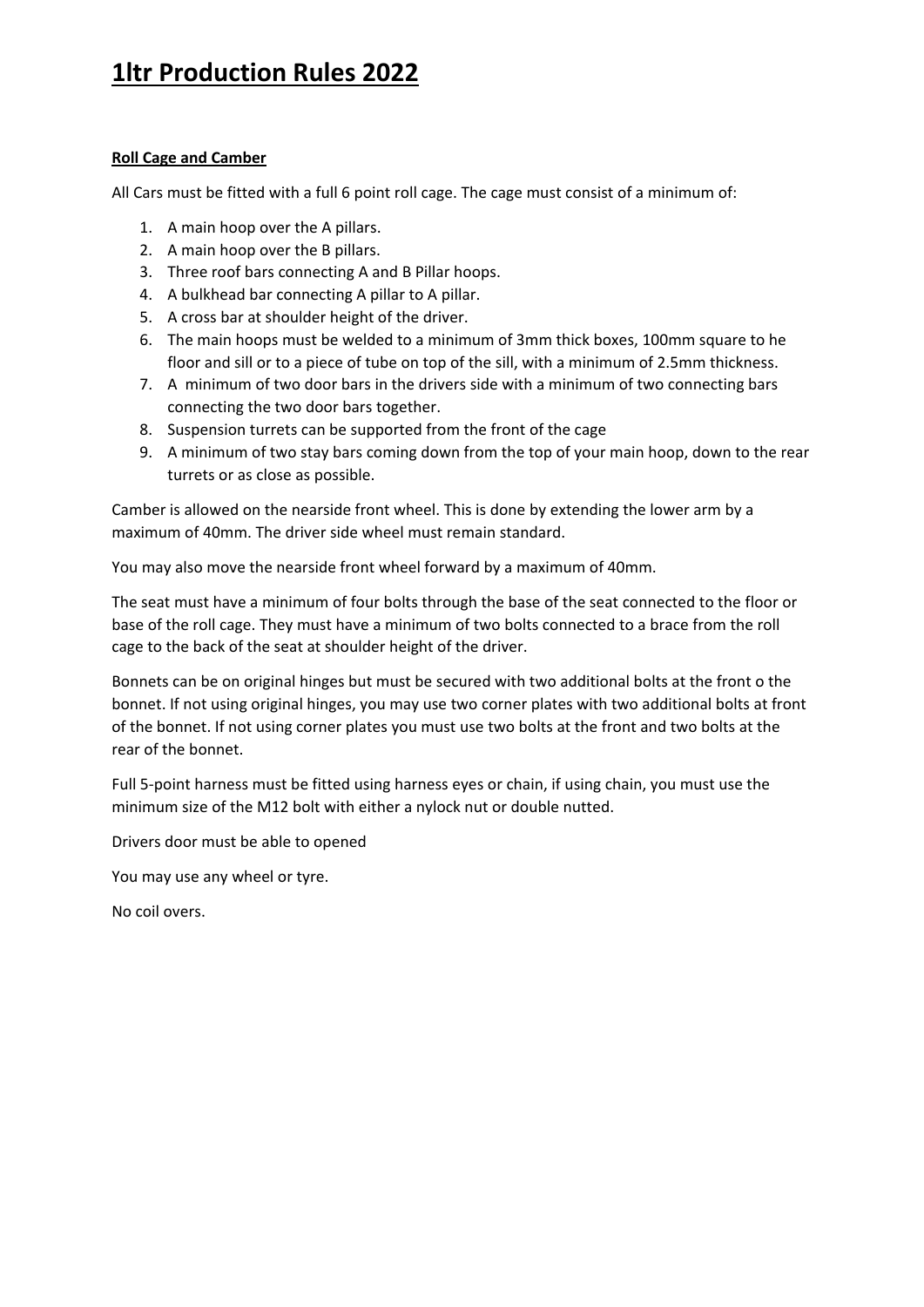### **Crash Helmets, Overalls, Gloves and Balaclavas**

Helmets must be of a minimum standard as directed by British Oval Racing Safety Executive (B.O.R.S.E). NO POLYCARBONATE helmets are allowed. It is important that the helmet fits the driver correctly and that manufacturers guidelines are followed. This Also applies to the passenger. The current permitted helmet standards for all drivers are:

- FIA 8860-2010
- FIA 8859-2015
- FIA 8860-2018
- FIA 8860-2018 ABP
- SNELL SA2010
- SNELL SA2015
- SNELL EA2016
- SNELL SA2020
- SFI FOUNDATION 31.1A
- SFI FOUNDATION 31.2A
- SFI FOUNDATION 31.1
- ECE R22.05

The helmet must fit the driver correctly and once approved by our scrutineer display the Smallfield Raceway 2022 approval sticker.

It is **Mandatory** to wear Fire retardant, clean, un-torn racing overalls that are clearly marked with fireproof safety standard .

It is **Mandatory** to wear Fire retardant Gloves also clearly marked with the fireproof safety standard.

It is **Mandatory** to wear Fire retardant Balaclavas clearly marked with the fireproof safety standard. T

All of the above must be present at scrutineering.

Failure of any of the above will result in being unable to race.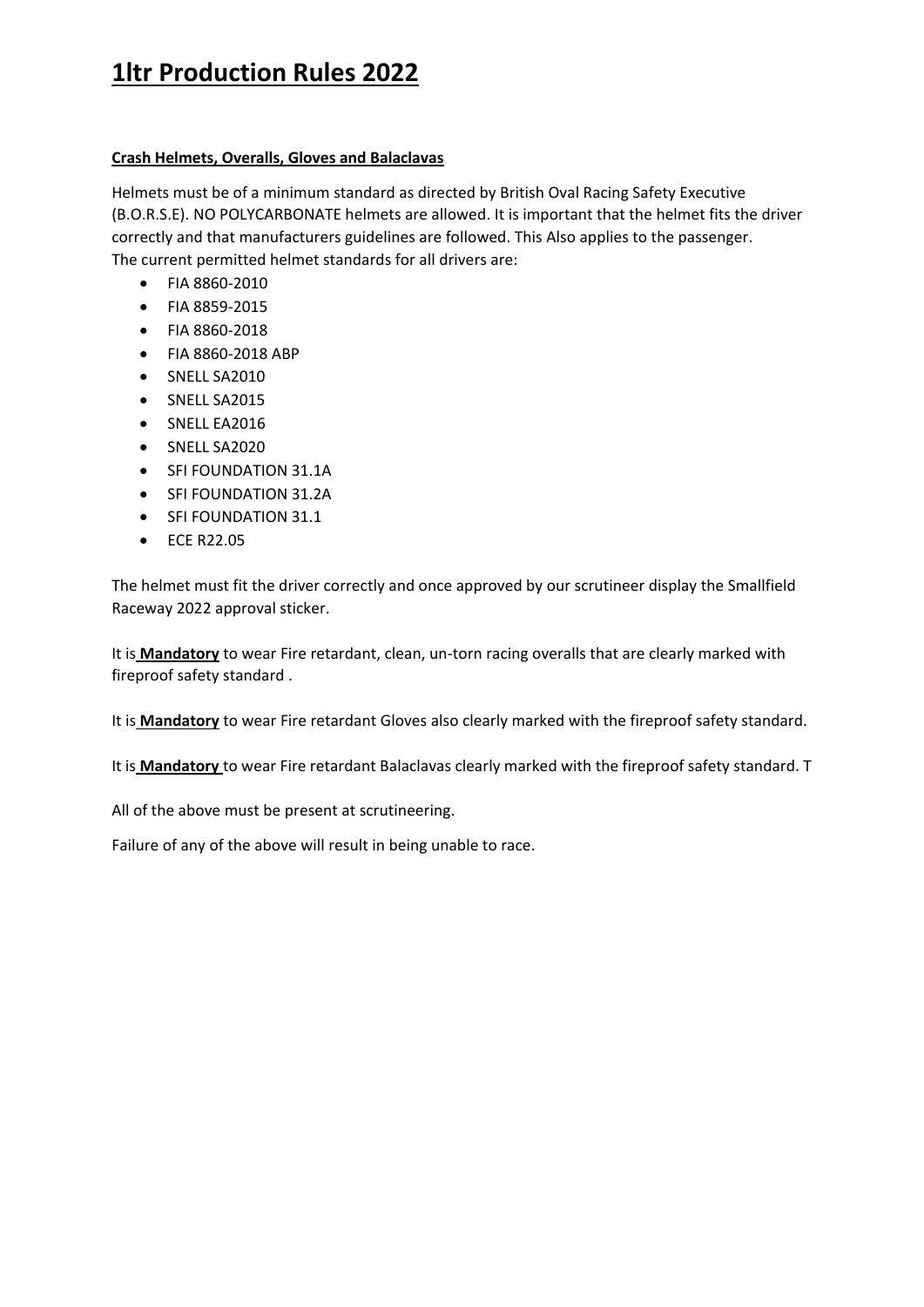### **Flags**

All flags must be obeyed.

All production formulas are strictly non-contact if deliberate contact is seen you WILL be black

flagged.

The Red flag indicates to stop racing, any driver deemed moving on a red flag will be penalised at the clerk's discretion.

The black flag is a disqualification and you must retire to infield and remain in your vehicle unless advised otherwise by track marshals.

Punctures will be black flagged unless on the o/s/r and not causing track damage.

A rolled black flag will be shown as a warning for contact. If the offender persists then a black cross

board will be shown. This is a 1-place deduction and can be shown as many times as we feel needed.

If the driver still persists then it will result in being loaded for the rest of the meeting or longer. This will be decided at the clerk of the course's discretion.

The yellow flag indicates a danger or obstruction on track.

A waved yellow means move into single file and drop your speed to 10mph in the race order that the yellows came out on. Any drivers jumping positions on a waved yellow will be black flagged.

The Blue flag means hold your line. Failure to hold your line after three blue flags will result in a black flag.

### **Roof Grades**

All drivers will start the new season at the roof grade they finished with from the previous season. This could be subject to change at the clerk of the course discretion.

It is the drivers responsibility to start at their correct roof grade. If you do not line up at the correct roof grade you will not be lap scored.

If you win a heat you start from the back of your current roof grade.

Roof grades will be changed for the start of the next meeting not during the current one.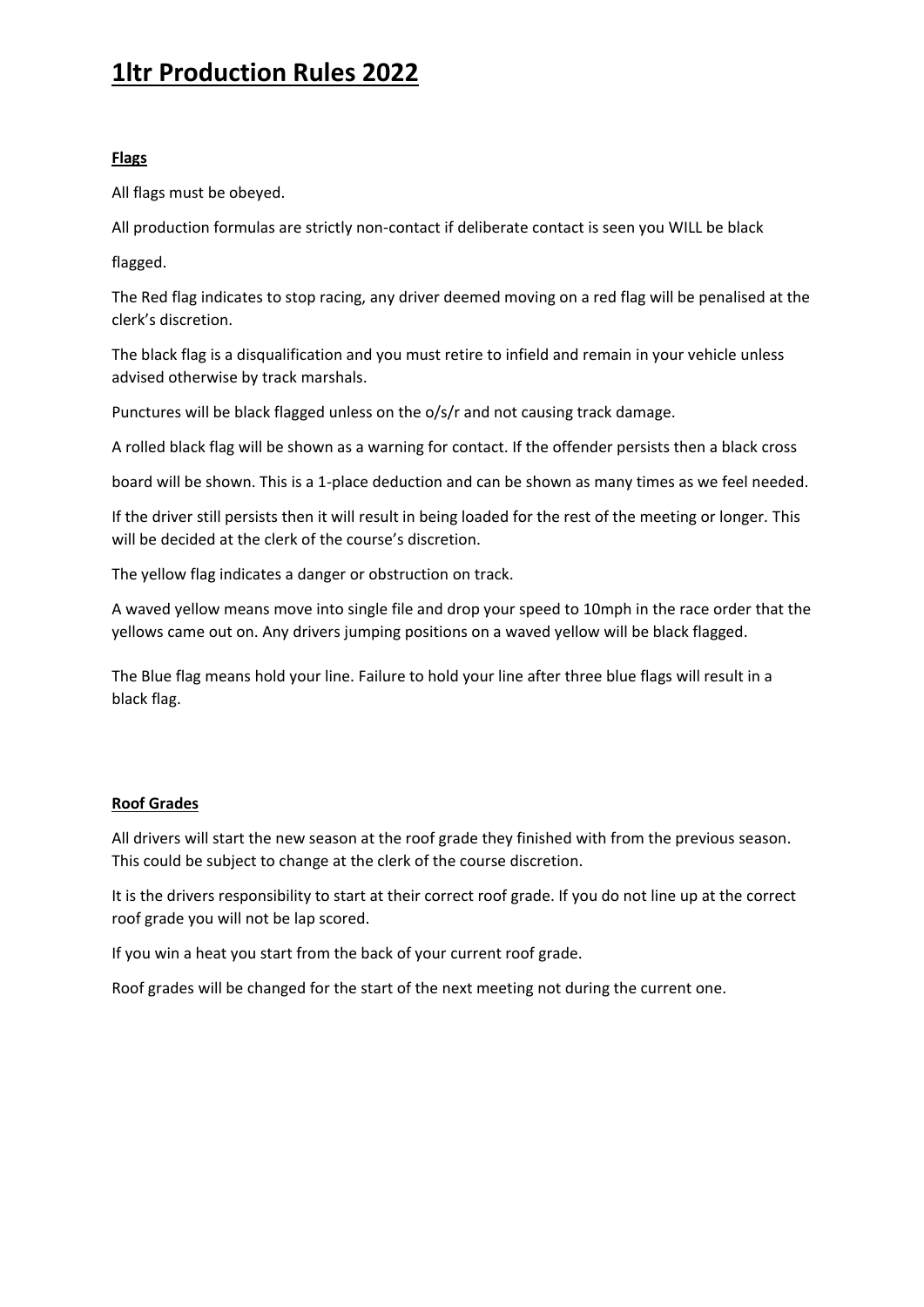### **Accusations and Raceway Conduct**

Any accusations of cheating, adapting or illegally modifying vehicles will be taken very seriously and investigated by the clerk of the course and promotors.

If you are suspected of illegally modifying your vehicle, there will be a £500 retainer put on your vehicle. This means that your engine will be stripped. Both parties must be present, and stripping of the engine must be overseen by a race official. If found to be illegally modifying or adapting your vehicle the retainer fee will be returned to the other party. If found to NOT be illegally modifying or adapting your vehicle, you will keep the retainer fee.

Any social media outbursts that are detrimental to the raceway could result in a ban.

Any aggressive behaviour, verbal or physical towards any member of staff will result in a life ban from the raceway.

Family member and friends of drivers should also see above two rules as it will still result in a ban for the associated driver.

No one is permitted inside the race control paddock, if you need to speak to race control or clerk of the course please ask the marshal on the gate and they will contact us.

As a raceway we reserve the right refuse anyone entry to track and to let anyone race if we feel the need to stop you.

You may not get out of your car while racing is going on. Unless instructed by a Marshal then stay in your vehicle.

Any person that enters the raceway without authorisation will be banned for the next meeting. If this happens again you will be banned for the season.

All rubbish should be taken home with you. If you make the mess tidy the mess.

Any damages or vandalism to our raceway and our property will result in a ban.

Smallfield Raceway has a zero tolerance policy for drug use. If you are found to be using drugs on our premise, you will receive a ban.

Smallfield Raceway has a zero tolerance policy on violence and fighting. Any violence or fighting will result in a ban.